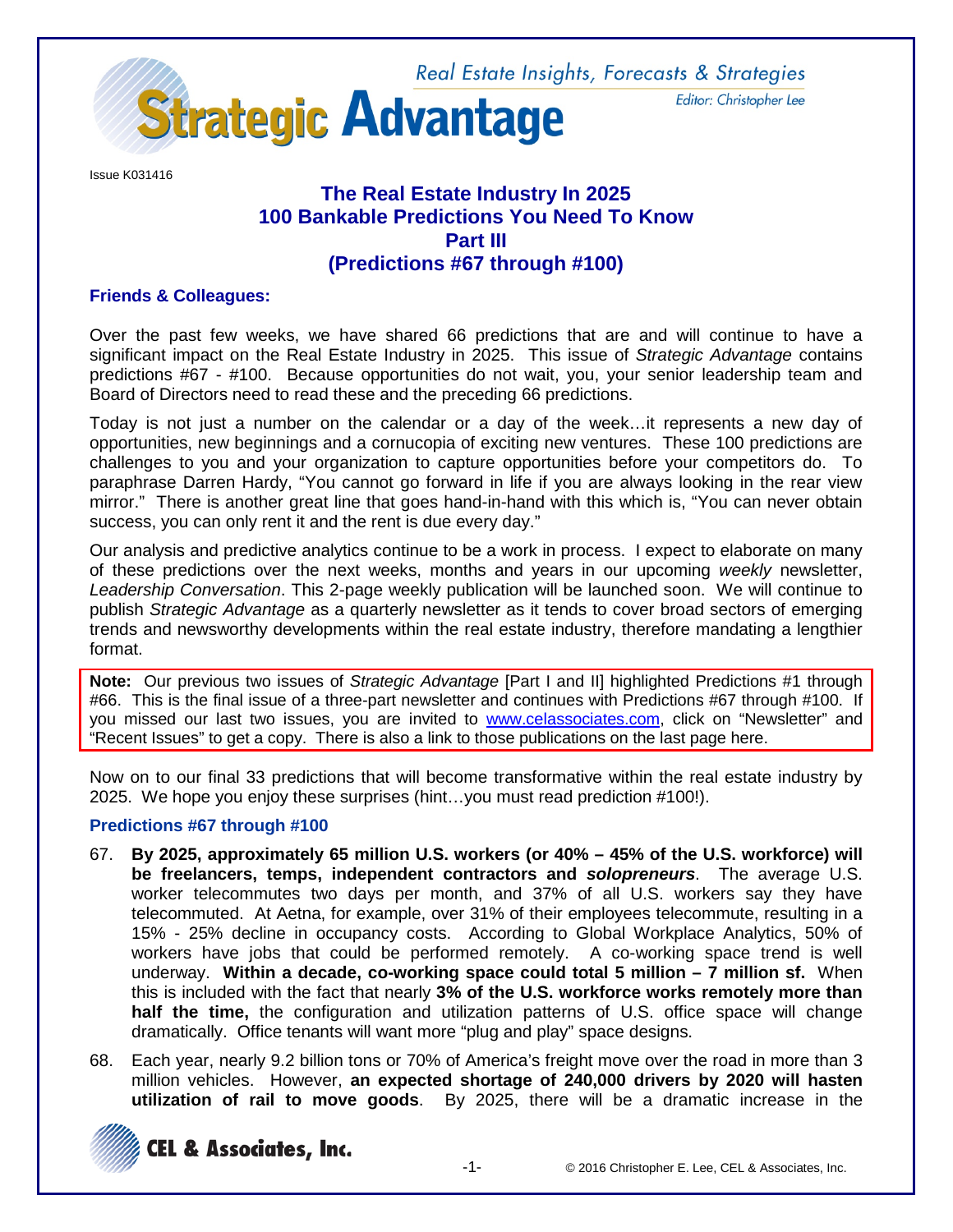construction of warehouse/distribution facilities along, adjacent or near to rail lines. Perhaps Warren Buffet's \$26.5 billion buyout of BNSF railroad is a precursor that investors see tremendous upside. Today the U.S. freight industry is around a \$60 billion industry consisting of 140,000 rail miles. Expect a significant increase in shipping by rail over the next 10 years.

- 69. There are 70 million 80 million dogs and 74 million 96 million cats in the U.S. The pet industry is nearly a \$60 billion industry and **approximately 62% of households have a pet, with 46% of households having more than one pet**. Approximately 37% – 47% of all U.S. households have a dog, and 30% – 37% have a cat. By 2025, it will be common to see dogs in workplace environments and pet sitters/walkers a common feature in apartment and office buildings. Expect to see growth in luxury pet spas, arranged pet play dates, expansion of premium services and specialized products and services.
- 70. By 2020 (barring a major recession), **interest rates may increase by 225 bsp – 250 bsp or more; and by 2025 interest rates could be up nearly 250 bsp – 350 bsp from their 2015 low**. The prime rate, according to analysts, is expected to rise from 3.5% today to around 6% by 2025. Any rise in borrowing rates for consumers or for real estate investments will have a dampening impact on transactional volume and pricing. Do not be surprised to see interest rates rise and then slide back to 2014 – 2015 levels over the next decade…before they rise again.
- 71. **Today 21% of Americans are "on-the-run" eaters**. Two-thirds of them are female, and 51% are in one- or two-person households. This \$90 billion industry provides convenience and value. Over the next decade, the growth of companies such as Blue Apron, Plated, Hello Fresh and Home Chef will capture a portion of this growing segment. Grocers such as Whole Foods, Kroger, Safeway and Publix, among others, are expanding the fresh food meal options. **Within a decade, nearly 30% – 35% of Americans will be on-the-run eaters**, and nearly half of today's on-the-run eaters will be between the ages of 30 and 56. Grocery stores must add drive-through windows, make-a-meal Internet options (pick-up or delivered) and other on-the-go meal options.
- 72. **Within a decade the U.S. will face a retirement crisis**. The percent of workers covered by a traditionally defined benefit pension plan that pays a lifetime annuity has declined from 38% to 20%. The percentage of workers in the private sector whose only retirement is a defined pension plan is now 10%, down from 60% in the early 1980s. A staggering 68% of working-age people (25 – 64) do not participate in an employee-sponsored plan. Only 7% of Fortune 500 companies offer traditional pensions to new hires. According to recent studies, **the U.S. retirement savings deficit is between \$6.8 and \$14 trillion. Forty-five percent of workingage households do not have any retirement account assets.** According to Fidelity Brokerage, a couple retiring in 2015 with average life expectancies of 85 for a male and 87 for a female will have \$250,000 in healthcare costs. Only 22% of today's workers are very confident and 36% are somewhat confident that they will have enough money in retirement. Twenty-eight percent of workers have no retirement savings. For the real estate industry, the retail assets not considered "essential" will suffer. Affordable housing (senior and conventional) and self-storage will flourish.
- 73. Today there are around 15 million single-family rental housing units and another approximately 8 million two-to-four family homes. Thirty-four percent of single-family rentals are in center cities. **Approximately 25% of all center city households spend over 50% of their income on rent**. A projected 59% of new households formed between 2010 and 2030 will be renters. By 2025, the U.S. homeownership level will have declined to a percentage of around the mid- to high 50s, the percentage of single-family rentals will increase and **the number of renters over the age of 65 could reach 50% of the overall renters growth**.
- 74. Over 50% of Americans have rented, leased or borrowed cars, bikes, tools, appliances, clothing and homes in the past year. In the next decade, expect that to rise to 75% as "dis-ownership" and ride-sharing become the norm. **By 2025, the sharing economy worldwide could exceed \$335 billion**. The impact on retail real estate will be significant. Apartment buildings will be



**CEL & Associates, Inc.**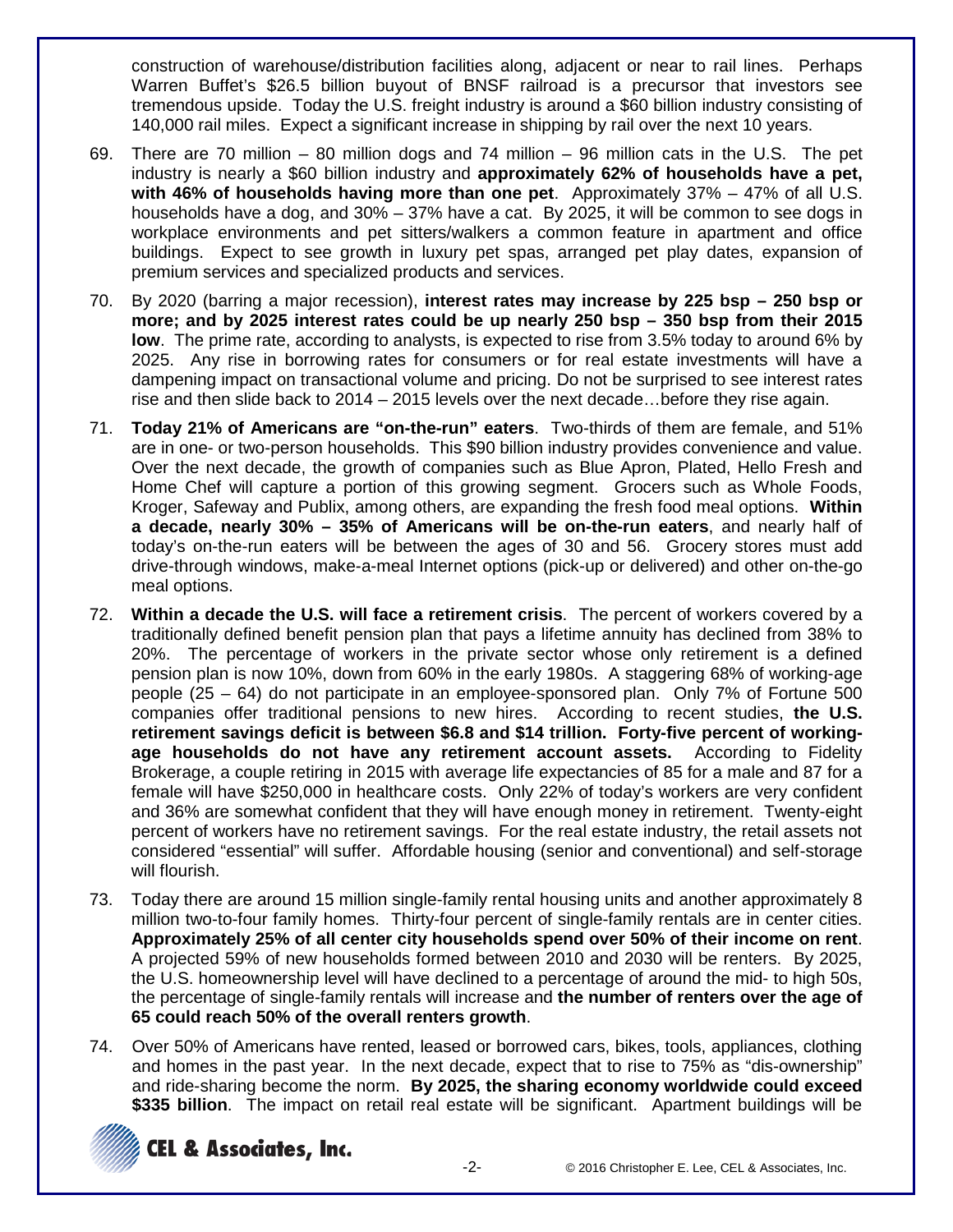require to have/add "storage" features (on-site or off-site) to aid this new collective consumer lifestyle within an ever-shrinking and confined environment.

#### **It Happens By 2025!**

- 1. The Utica Shale Basin in Pennsylvania, West Virginia and Ohio (potentially the nation's largest untapped natural gas reserve) could spell a real estate and economic boom for their area.
- 2. Robotics could be the engine that drives an economic boom to Ohio and the Midwest. It isn't about jobs…it is all about production (mostly computers, electronics, chemicals, automotive and appliances).
- 3. The Internet of Everything will exceed 100 billion devices and generate \$19 trillion in newly created value.
- 4. Watch for Apple, Microsoft, Google, SAP and others to enter the healthcare industry creating "democratized healthcare."
- 5. Blockchain technology will be perfected by 2025 that will transform how Americans and the world stores, accesses and interacts with data from bitcoin transactions.
- 6. By 2025, we will have observed the first humans to "hack" their own bodies through brain-enhancing drugs and wearable technologies.
- 7. Within a decade, we could see 15 25 country "mergers" to serve and save their economic futures.
- 8. Over 50% of the world's largest, publically-traded companies in 2025 did not exist in 2015.
- 9. By 2025, leading hotel firms will be able to stimulate and simulate the experiences of their hotel (smell, feel, taste and experience), from a mobile phone or computer.
- 10. Genome engineering will be able to prevent Type I and Type 2 diabetes.
- 11. By 2025, all forms of petroleum-based packaging will be gone…replaced by biodegradable alternatives.

"There will be at least one major cyber-attack that could result in lives lost and billions of dollars in losses."

- 75. Within a decade, the number of public real estate investment trusts will continue their consolidation or shift from a public to a private enterprise. The primary drivers will be tax implications, compensation issues and reluctant leadership. There are around 150 public-equity REITs with a market cap over \$1 billion, 42 with a \$5 billion to \$10 billion market cap and 20 REITs with a market cap over \$10 billion. **By 2025, the number of REITs with a market cap over \$10 billion will double.**
- 76. **Watch for Google to increase ownership and/or control over Auction.com.** Expect Auction.com to pursue an IPO over the next few years. While Google Capital says it has "no plans" to acquire Auction.com, the information/data reservoir and market dominance could change that thinking over the decade. Expect continued accelerated growth in online real estate auctions, possibly including leases.
- 77. **By 2025, the real estate industry should see the first of many "floating cities" under construction** with a 2030 date for occupancy. As many as 5,000 people will live in each city. The Shimizu Corporation ("Ocean Spiral"), the Seasteading Institute, and the Chinese government could be the first adapters. By 2050, there could be as many as 1,000 floating cities. CBRE and others may open an "Aquatic Leasing Division."
- 78. **Watch for a National Carbon Footprint or Ecological Footprint Rating on all real estate (re)development projects**. Real estate developers will need to achieve a "minimum" score to receive building permits or pay a large fine or tax on the building's inefficiency.

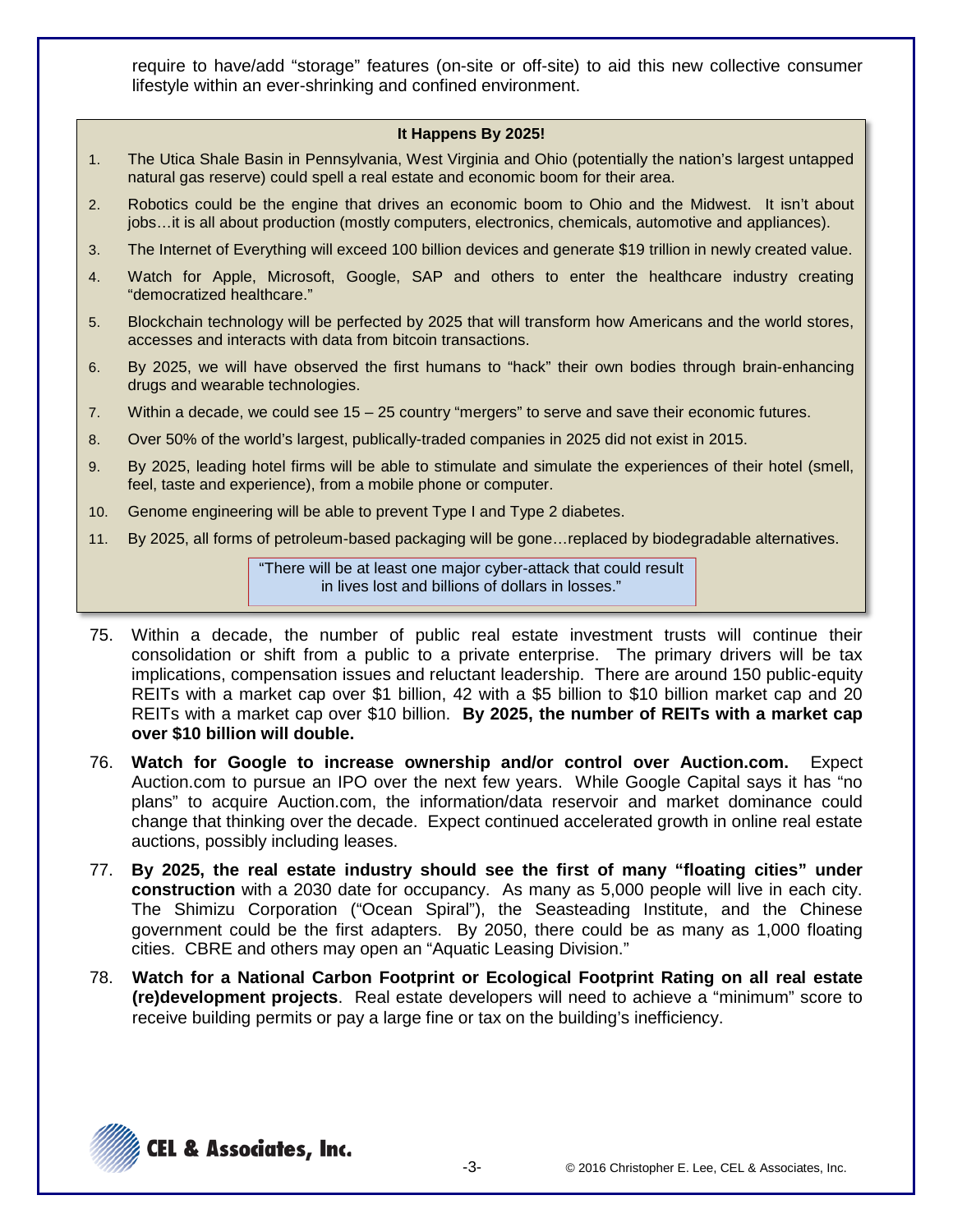79. Tenants increasingly will demand service clauses and service standards in lease agreements. **We will see a shift by 2025 from leasing space to leasing a workplace environment.** From lighting to HVAC, from noise to cleanliness and from safety to security, real estate owners should "step up their game" to compete for valued tenants. Every best–in-class office building owner and operator will have a Workplace Environment Specialist on staff to engage each Tenant in creating a positive, motivating environment. Think what would happen if the Ritz Carlton, Langham Hotels, the Four Seasons or Marriott were the onsite property management.

| State Rankings / 2015 Entrepreneurship Index |                    |               |                     |  |
|----------------------------------------------|--------------------|---------------|---------------------|--|
| <b>Best</b><br>Rank                          | <b>Best States</b> | Worst<br>Rank | <b>Worst States</b> |  |
| 1.                                           | Montana            | 50.           | Wisconsin           |  |
| 2.                                           | Wyoming            | 49.           | Alabama             |  |
| 3.                                           | North Dakota       | 48.           | Pennsylvania        |  |
| 4.                                           | Colorado           | 47.           | Minnesota           |  |
| 5.                                           | Vermont            | 46.           | West Virginia       |  |
| 6.                                           | South Dakota       | 45.           | Tennessee           |  |
| 7.                                           | Alaska             | 44.           | Indiana             |  |
| 8.                                           | Idaho              | 43.           | New Hampshire       |  |
| 9.                                           | Florida            | 42.           | Iowa                |  |
| 10.                                          | Nevada             | 41.           | Michigan            |  |
| Source: Kauffman Foundation.                 |                    |               |                     |  |

- 80. **By 2025, over 75% of employees at every real estate service company will have at least one certification or designation** (MBA, USGBC, CPM, CCIM, CRE, MAI, CRB, CRS, ALC, ARM, CRP or SRES). Watch for national or state legislation to mandate some form of designation or certification to work as an Asset Manager, Property Manager, Leasing Agent or Maintenance Associate by 2025.
- 81. Watch for the emergence of one or more real estate enterprises that will specialize in securing, controlling and leasing water rights, waste disposal, carbon credits, farming rights, energy production and/or ocean aquaculture. **Control the site and you control the outcome.** However, the debate on who owns riparian and flowing underground water could be in continuous litigation until 2025.
- 82. **By 2025, a new wave of construction technologies and processes will reduce the time required to complete a construction project by 20% - 30%, reduce labor costs by 30% - 40% and dramatically reduce (60% - 70%) materials inefficiency**. Modular building technologies will flourish among infill properties, free-standing buildings, clinics, retail facilities, and "local" free-standing business office buildings. The tower at PNC Plaza in Pittsburgh or the Edge office building in Amsterdam are examples of the latest trends for smart buildings. In Pau, France, modular construction has created a student dorm facility with rooms of 507 sf. Some leading sustainable, prefab housing firms to watch over the next decade are LivingHomes, Connect:Homes, Stillwater Dwellings and Method Homes.
- 83. The Hispanic population (around 55 million today) will remain concentrated in three states: California, Texas and Florida. By 2025, those states will be home for over 50% of all U.S. Hispanics. With a median age of 29, this growing demographic sector had \$1 trillion buying power in 2015. **By 2025, Hispanics could account for as much as 15% of total U.S. buying power. Within a decade, Hispanic wealth will triple to between \$2.5 and \$4.4 trillion or 2.6% - 3.2% of the U.S. total wealth. By 2025, there will be nearly 60 million Hispanics in the U.S.** The opportunities for real estate investors and developers are unlimited. From apartments (54% rent), single-family homes (only 46% of Hispanics own their home), groceryanchored retail centers to out-patient healthcare facilities, real estate companies should not overlook this growing segment of the U.S. population.
- 84. Foreign investors purchased approximately \$70 \$73 billion in commercial and multifamily assets during 2015. The growing strength of the U.S. economy, the low interest rate environment, liquidity, transparency and global instability are some major drivers of this capital

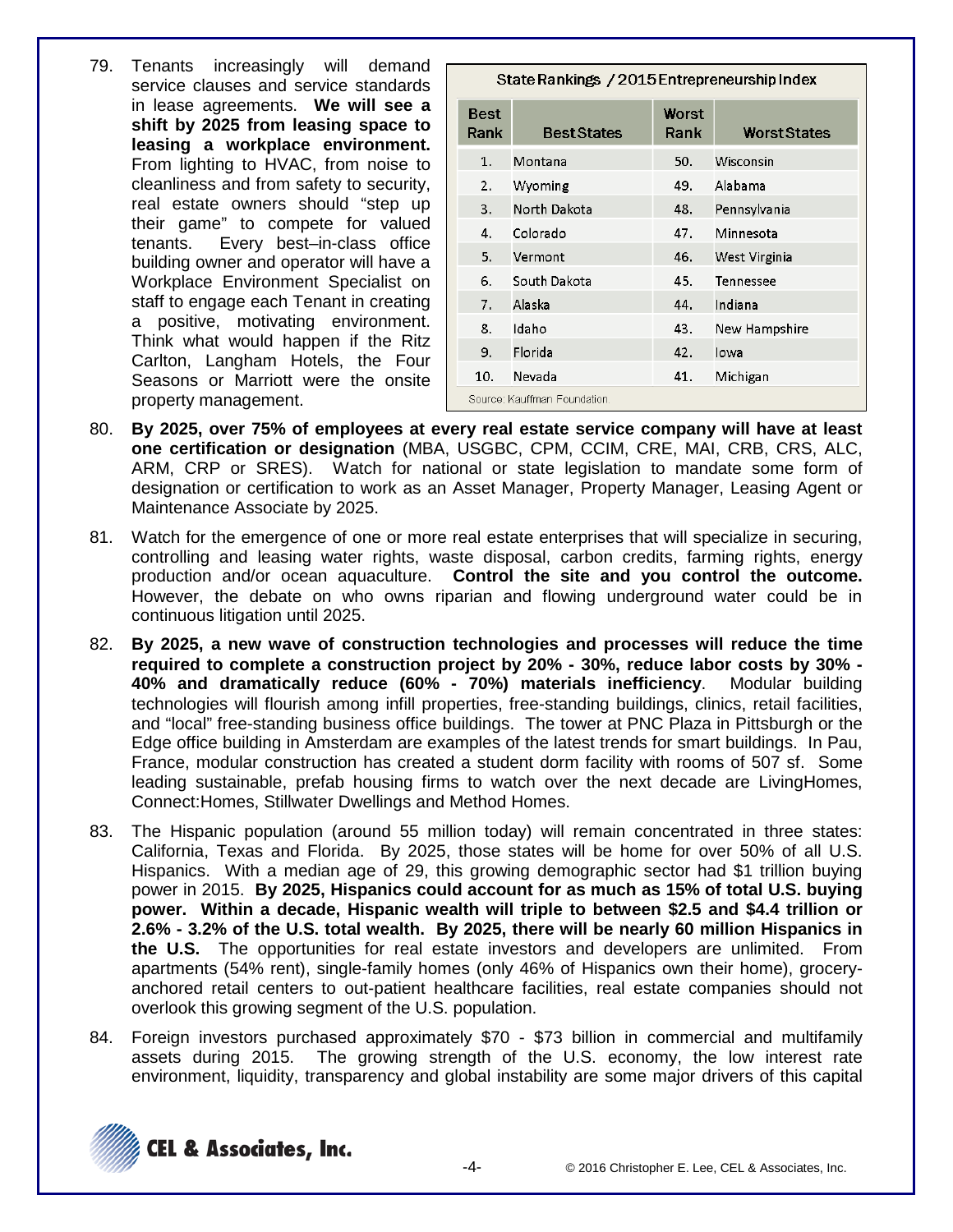trend. **Over the next decade, foreign investors will continue to be 20% - 30% of the buyers of U.S. real estate assets**.

- 85. Sustainability, energy conservation and recycling will be ongoing priorities of real estate firms through 2025. Today, there are more than 200,000 LEED professionals and nearly 30,000 LEED-certified commercial projects (4.25 billion sf). Over \$100 billion of green materials will be used over the next decade. **By 2025, there will be over 300,000 LEED professionals, more than 100,000 LEED-certified commercial projects and over 5 billion sf of LEED-certified projects**.
- 86. "Water, water everywhere but not a drop to drink**." Over the next decade, expect water shortages to impact the "desirability" of several U.S. cities**. Markets such as Los Angeles, Tucson, Atlanta, Las Vegas, Ft. Worth, Phoenix, San Antonio, the San Francisco Bay Area and Houston are expected to face severe water shortages in the relative near-term. The impact on real estate assets (landscaping, cleaning, air conditioning, water amenities or features and building operations) will be significant. Expect legally mandated restrictions that could dramatically impact the workplace, living and shopping environments. Investors should be very careful when investing in markets likely to experience shortages of "natural" resources.
- 87. Within a decade the rapid decline/presence of "city fathers," who cared about the community in which they lived and started/grew their business, will create an urban void that is commoditizing several U.S. cities. **Successful cities in 2025 will be an expression of collective and concerned will**. Cities today, where core assets are 50% - 70% or more owned by entities/investors residing thousands of miles away, can never actualize this collective civic commitment. Legacy real estate leaders, prior to 2000, contributed regularly to causes and activities that improved communities. In the absence of real estate leaders who created and enhanced the community through their buildings and philosophy, politicians attempt to fill the void. By 2025, unless this pattern

| Best And Worst States To Make A Living |                 |                     |  |  |
|----------------------------------------|-----------------|---------------------|--|--|
| Rank                                   | Best States     | <b>Worst States</b> |  |  |
| 1.                                     | Texas           | Hawaii              |  |  |
| 2.                                     | Washington      | Oregon              |  |  |
| 3.                                     | Wyoming         | Maine               |  |  |
| 4.                                     | Virginia        | West Virginia       |  |  |
| 5.                                     | <b>Illinois</b> | Vermont             |  |  |
| 6.                                     | Michigan        | California          |  |  |
| 7.                                     | Colorado        | Montana             |  |  |
| 8.                                     | Ohio            | South Dakota        |  |  |
| 9.                                     | Delaware        | Rhode Island        |  |  |
| 10.                                    | Utah            | Connecticut         |  |  |
| Source: Forbes 2015                    |                 |                     |  |  |

changes, 65% of the largest cities in America may lose their collective community appeal.

- 88. **The de-industrialization within the U.S. will continue through 2025.** The Institute for Supply Management's Purchasing Managers Index is around 50, while exports are around 47 – 48, both strong indicators of a changing marketplace. U.S. exports are declining, and U.S. factory capacity is around 77 (anything below 80 is considered weak factory output). There are early signs of a protracted slowdown that will not emerge until the early 2020s.
- 89. **The "Voice of the Customer" will carry more value and weight in the growth and reinvestment decisions of real estate companies over the next decade**. The customer experience, the ease of the customer interaction, social media chatter and building customer loyalty will be cornerstones for success. CEL & Associates, Inc., the nation's largest surveyor of tenant, resident and client opinions in the real estate industry, has found a significant difference in operating performance between buildings with satisfied occupiers and those who are not. Real estate firms that cannot cover annual overhead expenses with the profits from recurring, satisfied clients will struggle. **By 2025, best-in-class real estate firms will generate profits from recurring clients that cover 100% of corporate overhead**.

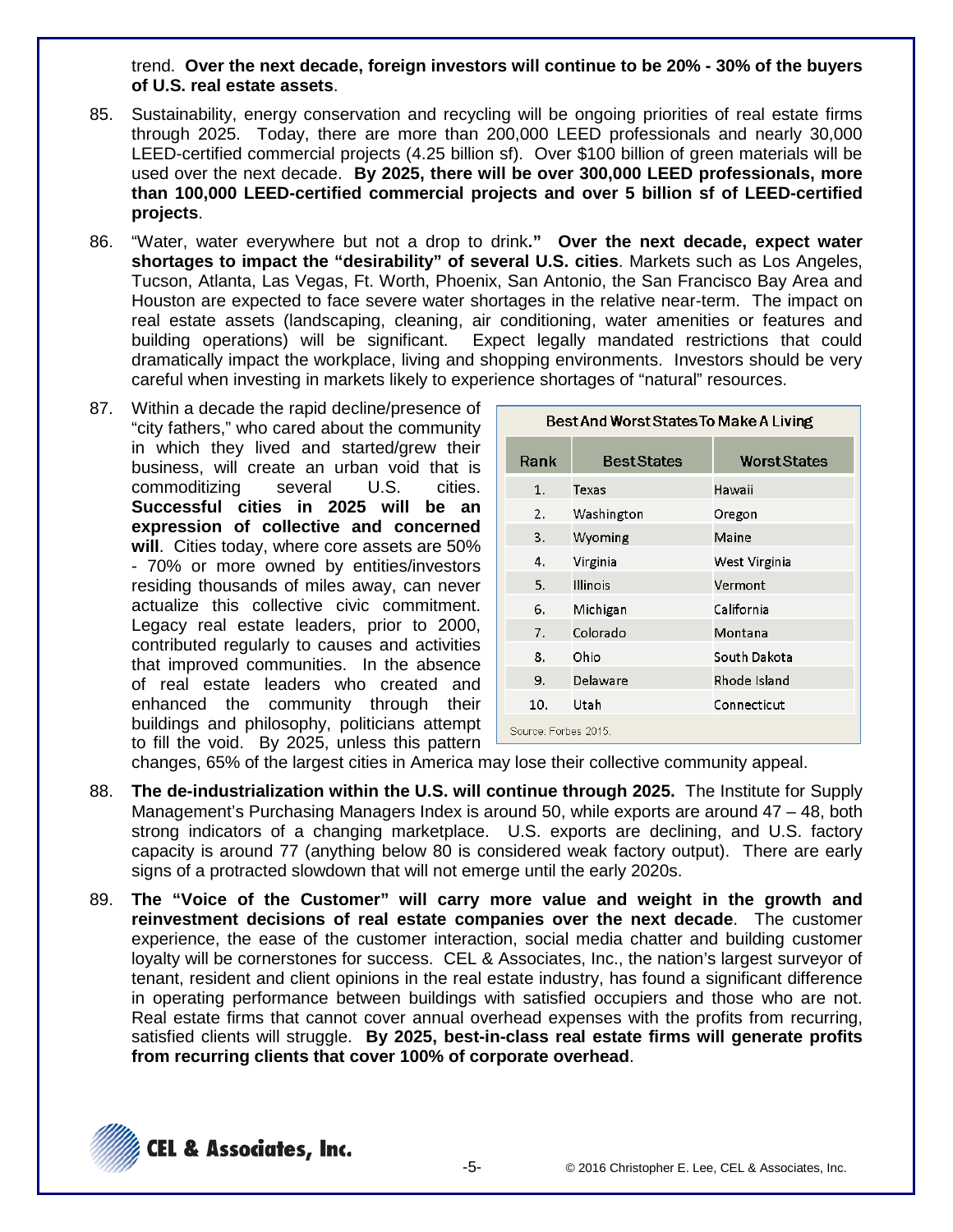- 90. Expect significant tax reform, unlikely to occur until 2021 or beyond. Tax reform will not occur prior to a Presidential election (2016 and 2020). The biggest impending tax impact will be the self-employment tax. If by 2020, 40% or more U.S. workers will be classified as "contingent" workers (1099s and "onetrepreneurs"), paying taxes quarterly will be a major challenge for many. This tax rate generally will be 30% of last year's income, plus 15% for FICA. **Just imagine what Brokers will have to pay with no guarantee that last year's commissions will be duplicated in the current year**. There will be a growing trend to put Brokers on the payroll to retain and motivate talent.
- 91. In 2015, approximately 28% of Millennials were married. This is dramatically below the nearly 64% of the Silent Generation at the same stage in their lives. About half of Baby Boomers and 38% of Gen Xers were married when their generation was ages 18 to 33 years. **By 2025, many of these unattached Millennials will become renters by choice**. It is clear that the Gen Zs (born in the late 90s and early 2000s) will continue America's shift to a rental-based society.
- 92. By 2025, a growing number of U.S. businesses will move downtown to:
	- Attract and retain the best and the brightest talent.
	- Locate proximate to walkable services and amenities.
	- Build brand identity and company culture from being "in the center of things."
	- Support and encourage creative collaboration.
	- − Centralize operations and reduce overall operating costs.
	- Be closer to customers, strategic partners, lenders, financial intermediaries and competitors.
	- Generate greater results while investing in the community.

Cities that are vibrant and gateways to business networking, smart growth, arts and entertainment, multi-modal transportation and support public-private partnerships will flourish over the next 10 years. Innovation will be one of the key market drivers for economic growth over the next decade. Cities and areas like Seattle, Nashville, Salt Lake City, Denver, Austin, Dallas, Minneapolis, Portland, Alexandria, Houston, Silicon Valley, Cambridge, San Francisco, San Diego, Charlotte, San Antonio, southern Florida among many others, are markets to watch.

- 93. **The Midwest and Northeast, home to nearly 39% of working age Americans will likely experience a 3% population decline through 2030**. In 2015, the top three states for "move outs" were New Jersey, New York and Illinois (50% of residents in a recent survey want to leave). According to Gallup, 33% of all people in the U.S. want to move to another state. Real estate firms intent on prospering through 2025 should become more geo- and customer-centric (vs. asset- or service-centric) in their business model, business planning and business practices.
- 94. **The \$5 billion battle for the American dinner could heat up over the next decade**. Expect the meal-kit segment of the market to grow to nearly \$4.5 billion over the next 10 years. Apartment owners will need to provide temperature-controlled storage bins/lockers for a resident base that prefers meal organization to be done for them. The USDA estimates that 31% of food available for consumption at the retail and consumer levels goes uneaten each year. The top 25 U.S. food and beverage companies have lost an equivalent of \$18 billion in market share since 2009. With meal kits, dining out is no longer a reluctant option. By 2018, online grocery will be a \$100 billion business. **By 2025, online grocery could exceed \$250 billion**. Perhaps this is one of the major reasons why Whole Foods is introducing a discount grocery store concept.
- 95. According to PwC, **annual spending on infrastructure projects will grow to \$975 billion**. More than \$3.6 trillion in infrastructure spending is needed by 2020. "Old" urban markets, which tend to have greater and larger infrastructure needs, could pass these costs on to the taxpayer and/or to property owners. Real estate investors should be very careful if investing in markets

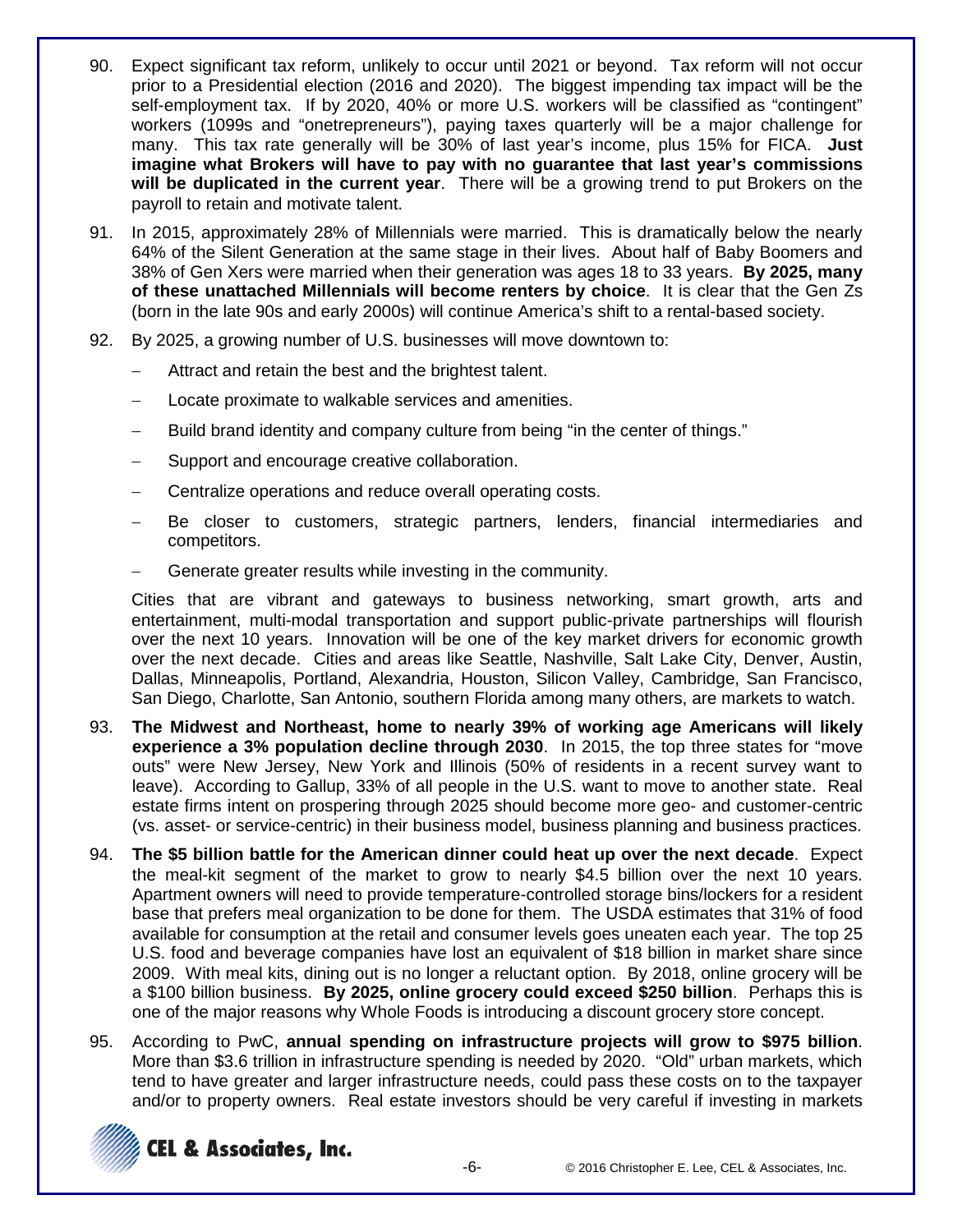with old, decaying infrastructure (roads, sewer, water, rail, parking, bridge and government/education buildings). **Urban environments must evolve to align with resident aspirations**. Compare and contrast Seattle or Nashville with, say, Baltimore (cities of similar size) to highlight where opportunities will be sustainable (or not) over the next 10 to 15 years.

- 96. **Housing affordability will be the political focus over the next decade**. The combination of lower household income, proximity to places of employment, transportation costs and availability of various services and amenities have created "financially-unable-to-live-and-work" cities for many Millennials. Think Silicon Valley, San Francisco, New York City and Washington, D.C./Alexandria. Watch for the emergence of a national housing policy that could include rent control and/or affordability provisions for all for-rent residential properties. If current borrowing patterns continue, the \$1.0 trillion in student debt will reach \$2.0 trillion by 2025. This "debt-fordiploma" system will lead to a total lifetime wealth loss of \$4.0 trillion for indebted households.
- 97. **The U.S. labor force participation rate (now nearly 63%) is close to its lowest level since 1977**. This trend is a result of economic policies and workforce priorities over the past eight to 10 years, aging Baby Boomers who are not retiring, offshoring, low level of retirement savings for many Americans, immigration policies and consumer uncertainty. **By 2025, expect the decline in the labor force participation rate to parallel the declining homeownership rate**. Both rates could drop into the high 50s. The real estate industry will see continued demand for affordable housing.
- 98. **There will be a growing generation of under-educated workers that will unfortunately create a "servant" class of employees** who will pose significant challenges to real estate firms seeking to hire great talent (37% of real estate firms indicate that they are "having difficulty" in filling jobs due to a lack of "qualified" talent) and owners/operators of apartment and retail assets<br>seeking higher rents and occupancy levels. The need for "affordable" housing and seeking higher rents and occupancy levels. "inexpensive" retail options will likely accelerate. Expect the divorce rate to stay high, the underground economy to flourish (think Uber, Airbnb, Lyft on steroids) and retirement may not be an option for many. A lack of qualified talent will likely mean more outsourcing and the use of Independent Consultants to fill the gap.
- 99. **Approximately 81% of the U.S. population lives in urban areas**. Nearly 40% of the U.S. population lives in counties along a shoreline. In California, 95% of the population lives in an urban area. Today there are 486 urbanized areas in the U.S. with an average urban population density of over 2,500 people per square mile. Charlotte, Houston and Austin are among the fastest growing urban areas, while the New York City/Newark market area remains the most populous urban area. **By 2025, America's youth will be attracted to cities such** as Seattle, Salt Lake City, Houston, Dallas/Ft. Worth, Riverside/San Bernardino, San Antonio, Raleigh, Atlanta, Nashville, San Francisco/Silicon Valley, Chicago, Charlotte, Denver, San Diego and Boston, among others. Over the next decade, 80% of real estate activity will take place on less than 10% of land in the U.S.
- 100. I waited until #100 to give you one BHAG to end these predictions. **By 2025 the smartphone we all depend upon will be gone/replaced by artificial intelligence, sensory-based, lifestyle remote controls, host-based (this means you can bolt on and detach various modules based on where you are and what you need), bendable, with 20-year batteries, floating screens (the "Quantum Photonic Image"), and ability to move seamlessly among IMS-enabled networks**. By 2025 you will be able to walk around inside your photos, take virtual tours and experience activities or places from the palm of your hand. By 2025, cell phones as we know them will be gone, and the new device will be foldable (a phone, then a tablet, then a movie screen and back to a phone). Because it is linked to your wearable technology, workplace accessibility/network and home environment, the outlook for the real estate industry will reside in a device utilized by an individual vs. today, where the individual controls the device. By 2030 cell phones will be replaced by invisible communication devices

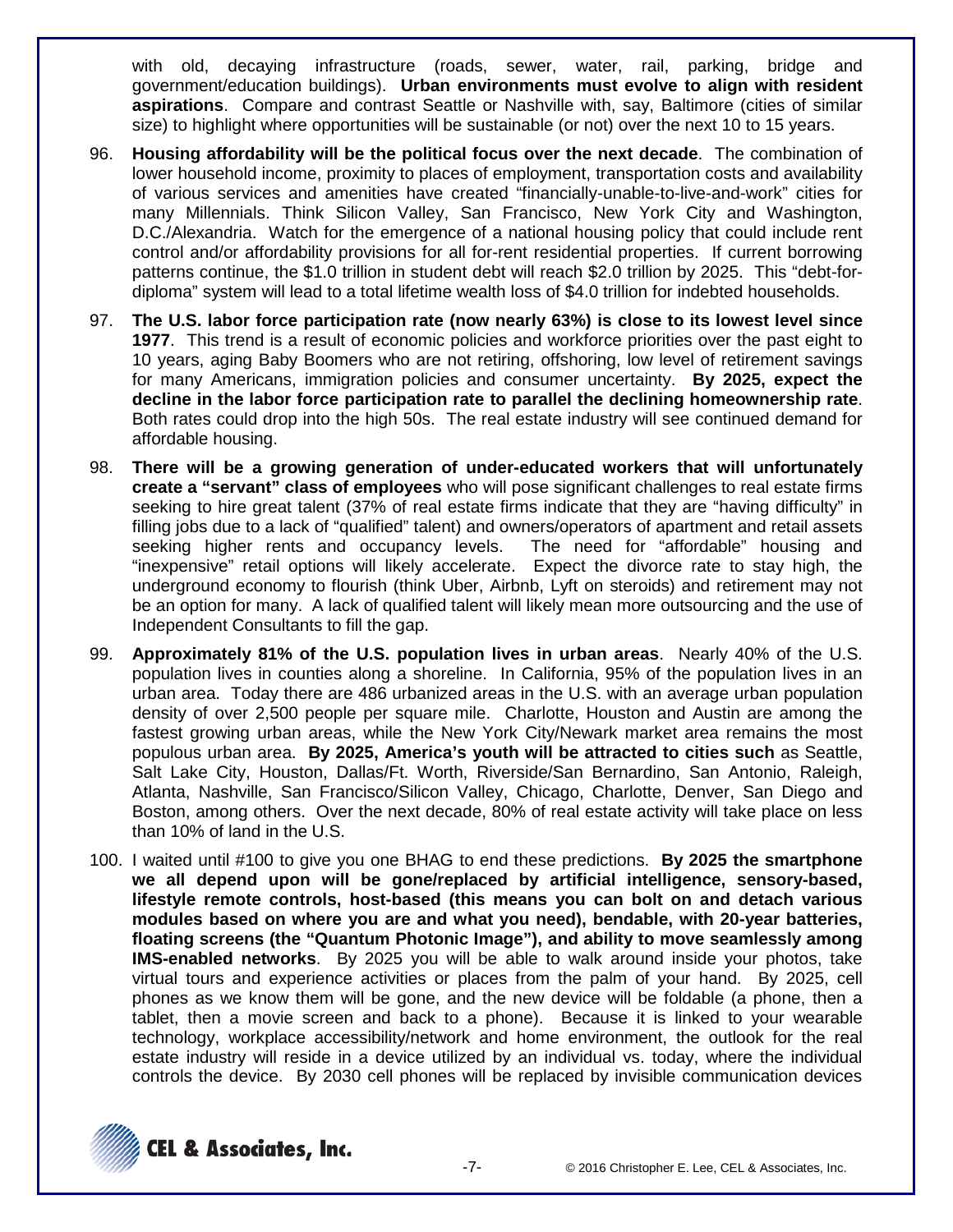plugged into our bodies that are intuitive and via smart contact lens, you will see everything 360. These next 10 years should be exciting.

# **Closing Comments**

I want to thank you for the overwhelming response to our 2025 Real Estate Industry Predictions series. We have received many calls and emails and we encourage you to continue to ask questions and provide suggestions.

I welcome your comments, feedback, insights and perspectives

Regards,

Christopher Lee

## **SPECIAL ANNOUNCEMENT**

Over the past 20 years, we have received hundreds of emails and inquiries asking us to create a weekly "short issue" on matters of strategic importance. We are pleased to announce that **beginning in 2016 we will send out a weekly two-page newsletter called** *Leadership Conversation*. This will feature one topic, provide recommended strategies, include a prediction and highlight key questions to ask at your next Executive or Management Committee. The results of our pilot test with the concept and format have been very positive and we are excited for this 2016 kickoff. *Strategic Advantage***, our regular newsletter, will continue as a quarterly publication.**

*Note: This report has been prepared by CEL & Associates, Inc., who retains all rights to its content. This report*  distributed, and/or used in presentations or offering/fund raising *prospectus/memorandums, and/or used in communications, speeches and/or presentations in its entirety or in parts without the prior written consent of CEL & Associates, Inc. You may reproduce/distribute and/or share this article with friends, colleagues and associates. Opinions and forecasts contained in this, prior and future articles may change without notice. The author encourages readers to offer comments, feedback and recommendations for further enhancement to [newsletter@celassociates.com](mailto:newsletter@celassociates.com)*

## **SPREAD THE WORD**

If you enjoy reading *Strategic Advantage* and over the past 20 years have benefited or received value from our insights and recommendations, perhaps your friends, business associates, other members of your team or industry peers will also enjoy it.

You can provide them with an individual subscription by several options:

- Click here: "**[Sign Up](http://newsletter.celassociates.com/)**" and fill in their contact info
- Forward this link to them **http://newsletter.celassociates.com**
- If for multiple people, send us an email with a list of their individual contact info and email address

Today there are over 14,000 readers of Strategic Advantage…spread the word.

*Give Us Your Opinion:* We want to hear from you and to have future issues reflect your needs and questions. Please email your comments, ideas, suggestions and insights to newsletter@celassociates.com.

*For More Information:* For more information regarding our services (Strategic Planning, Compensation, Opinion Surveys, Benchmarking, Performance Improvement, Succession Planning and Governance/Management), please email us at newsletter@celassociates.com or call 310.571.3113.

*To Subscribe:* To subscribe to CEL & Associates, Inc. and Christopher Lee's *Strategic Advantage* newsletter with ongoing insights, opinions and forecasts regarding issues, trends and opportunities within the real estate industry, please email us at newsletter@celassociates.com with "Subscribe" in the Subject line and provide your full contact information.

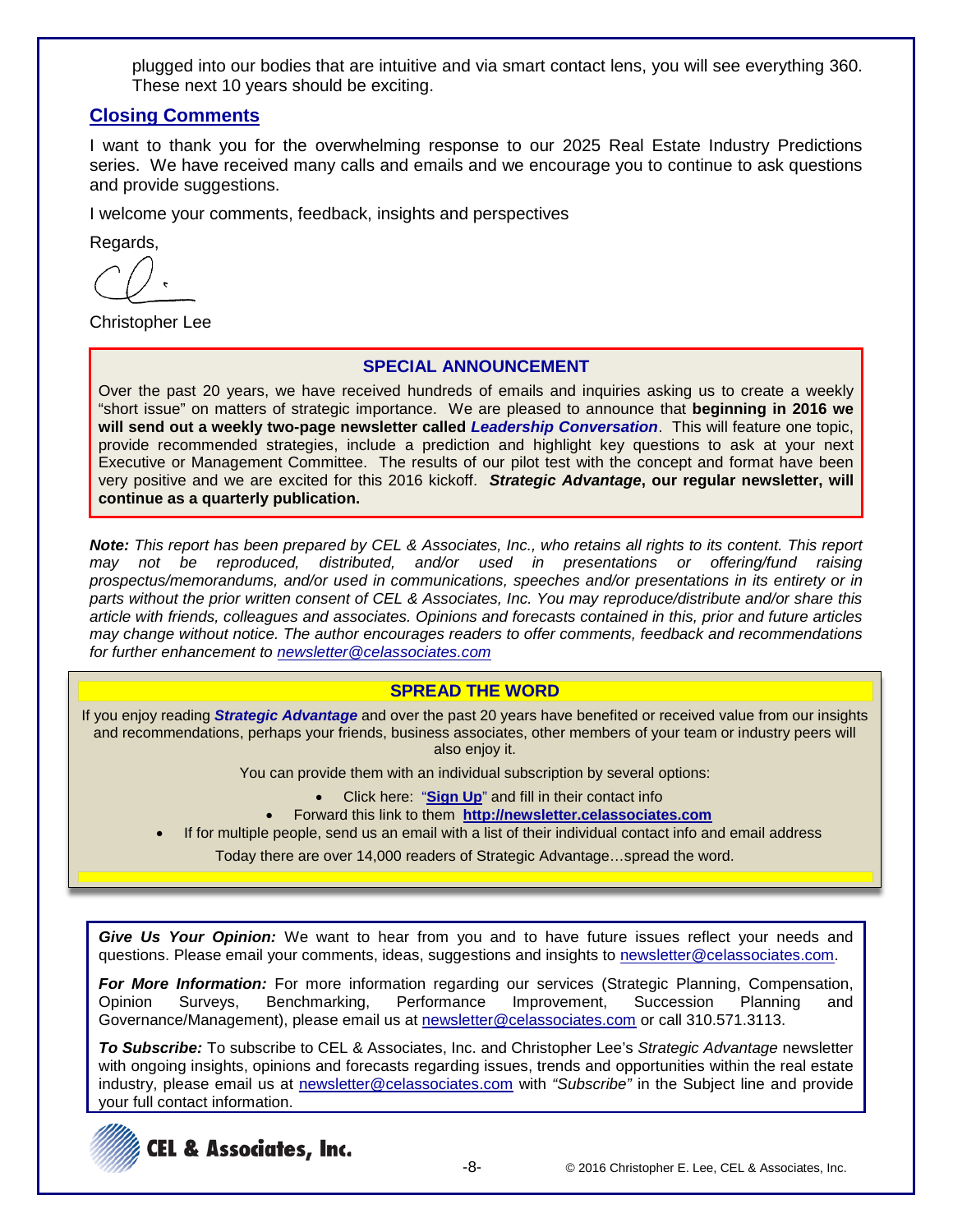*To Change Your Contact Information***:** Please email us at newsletter@celassociates.com with *"Change Contact Information"* in the Subject line and include your new contact information.

**Disclaimer:** The opinions, forecasts, information and insights presented in this article are of a general nature and do not constitute the provision of investment, management or economic advice to any person, organization or governing board, and this article does not contain any recommendation(s) to buy, sell and/or invest in any security, real estate asset, fund or adopt as an element of any investment strategy. Opinions and forecasts expressed herein are subject to change without notice. Relevant information was obtained from sources deemed reliable. Such information is not guaranteed as to its accuracy.

### **NEED CAPITAL OR A STRATEGIC FINANCIAL PARTNER?**

Due to an increasing number of requests from Owners and Boards of Directors to assist:

- Finding secure/stable long-term financial partners.
- Owners wishing to sell all or a portion of their company.
- Finding a long-term source of capital to facilitate growth.

#### *CEL & Associates, Inc. has formed:* **CEL Capital Advisors**

For small to mid-size real estate companies, including: developers, service providers, owners/operators and investors who want to secure their future, monetize enterprise value, develop succession planning, and/or accelerate growth strategies, contact **CEL Capital Advisors**. A conversation regarding your current business strategy and need for capital may provide the optimal solution. **CEL Capital Advisors** can be reached by calling 310.571.3113. (Jeff Hawkins, Managing Director)

*Prior Newsletters: If you would like to download prior newsletters, please go to the following links.*

*The Real Estate Industry In 2025, 100 Bankable Predictions You Need To Know, Part II*

http://www.celassociates.com/onlinenewsletter/*BankablePredictions-PartII-SA-K022916*.pdf

*The Real Estate Industry In 2025, 100 Bankable Predictions You Need To Know, Part I*

http://www.celassociates.com/onlinenewsletter/*BankablePredictions-PartI-SA-K021416*.pdf

*The 6 Ps For Success*

http://www.celassociates.com/onlinenewsletter/The6PsForSuccess-SA-K042615.pdf

#### *It's All About Jobs*

http://www.celassociates.com/onlinenewsletter/ItIsAllAboutJobs-SA-K111214.pdf

*The Future Of Retail Real Estate…A Tsunami Of Change Is Underway*

<http://www.celassociates.com/onlinenewsletter/FutureOfRetail-SA-K051914.pdf>

*Succession Planning Must Begin…Now!*

http://www.celassociates.com/onlinenewsletter/SuccessionPlanning-SA-K041114.pdf

*The Future Of The Office Sector*

http://www.celassociates.com/onlinenewsletter/TheFutureOfTheOfficeSector-SA-K062013.pdf

*Breaking Strategic Gridlock*

http://www.celassociates.com/onlinenewsletter/BreakingStrategicGridlock-SA-K041713.pdf

*The Great Generational Divide*

http://www.celassociates.com/onlinenewsletter/TheGreatGenerationalDivide-SA-K091812.pdf

*Becoming A Customer-Centric Company*

http://www.celassociates.com/onlinenewsletter/BecomingACustomer-CentricCompany-SA-K040212.pdf

*It Is Time To Get Rid Of Oldco!*

http://www.celassociates.com/onlinenewsletter/TimeToGetRidOfOldco-SA-K030712.pdf

*A Contrarian Perspective*

http://www.celassociates.com/onlinenewsletter/AContrarianPerspective-SA-K110211.pdf



-9- © 2016 Christopher E. Lee, CEL & Associates, Inc.